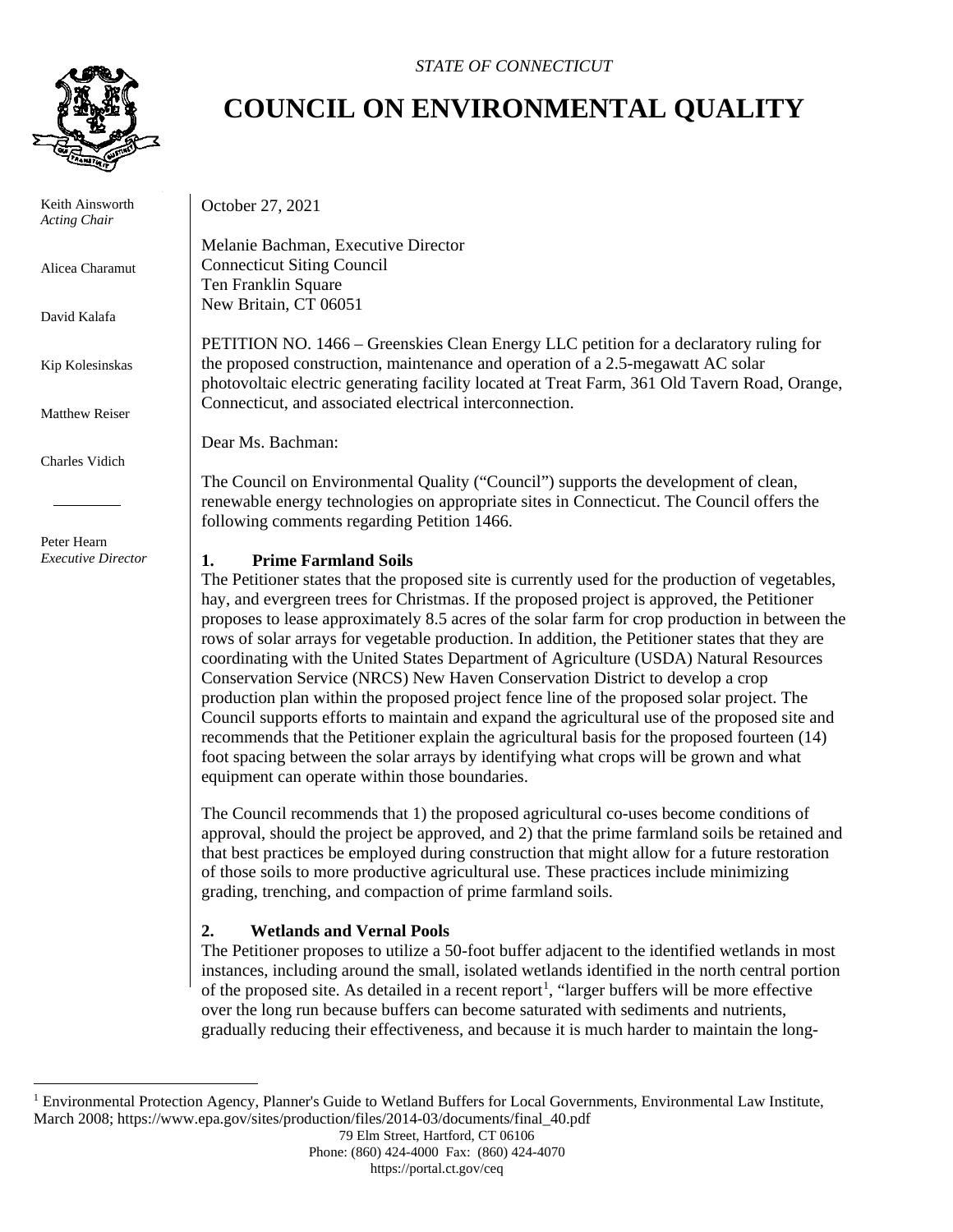term integrity of small buffers." In addition, "wetland buffers maintain or serve directly as habitat for aquatic and wetland-dependent species that rely on complementary upland habitat for critical stages of their life-history." Consequently, the Council recommends that the Petitioner utilize a minimum 100-foot buffer around all identified wetlands.

The Petitioner states that "we anticipate that the proposed stormwater basins for the solar project will hold water for a period following rainfall events. Water drawn from these basins will offer a good water source for the crop production within the solar project. Removing the water from the basins will be beneficial to their function as it will open up more storage space for future rainfall events." The Petitioner also notes that all six sub-watershed drainage areas drain to the existing wetlands on the proposed site. The Council suggests that additional information be provided regarding the proposed plans for water management and irrigation of the crops that would be planted within the proposed solar project fence. Further, the Council recommends that the Petitioner examine the impact that collecting (swales and detention basins) and redirecting/removing water from precipitation would have on the adjacent wetlands and identified vernal pools.

The Petitioner also identified four vernal pools within the proposed site that could be affected by the construction and operation of the proposed project. Because three of the identified vernal pools are characterized as Tier I types, the Council recommends the following best development practices be employed:

- maintain an undeveloped forested habitat around the pool, including both canopy and understory;
- avoid barriers to amphibian dispersal (emigration, immigration);
- protect and maintain pool hydrology and water quality by maintaining a 100-foot "no-disturbance" buffer; and
- maintain a pesticide-free environment.<sup>[2](#page-1-0)</sup>

#### **3. Wildlife**

The Council notes that the Department of Energy and Environmental Protection (DEEP) Wildlife Division has identified three known extant populations of State Special Concern, including Terrapene carolina carolina (eastern box turtle), Glyptemys insculpta (wood turtle) and Toxostoma rufum (brown thrasher) in the vicinity of the project site. The Council supports the Petitioner's plan to incorporate the conservation measures identified in the letter from DEEP dated November 17, 2020 into the site development plan and their willingness to coordinate the construction work with DEEP Wildlife Division as needed. Indeed, the proposed construction schedule would support the time of year allowance for construction activities (April 1 through October 30) to protect turtle species. However, the Council questions how the Petitioner proposes to protect the Brown Thrasher since the suggested conservation strategy prohibits disturbance of shrubby habitat, hedge rows or open fields between March 1st and August  $30<sup>th</sup>$ .

The Information for Planning and Consultation (IPaC) tool of the U.S. Fish and Wildlife Service (USFWS) identifies the Northern Long-eared Bat, the Monarch Butterfly, and seventeen migratory birds may be present in the vicinity of the proposed project. Consequently, the Council recommends that the Petitioner survey the proposed site to assess the presence of any state-listed species, migratory bird species, or suitable habitat that might be present. If found, the Council recommends that the Petitioner consult with the DEEP Wildlife Division and or the USFWS to develop and implement plans to eliminate or mitigate any potential adverse impacts to those species. In addition, the Council recommends providing space at the bottom of the proposed perimeter fence to allow for the migration of small wildlife, including vernal pool obligate species, if consistent with safety requirements.

The Council notes that the comments above address only certain elements of the materials provided by the Petitioner at the time of the filing. Additional information can become evident through comments offered

<span id="page-1-0"></span><sup>&</sup>lt;sup>2</sup> Calhoun, A. J. K. and M. W. Klemens. 2002. Best development practices: Conserving pool-breeding amphibians in residential and commercial developments in the northeastern United States. MCA Technical Paper No. 5, Metropolitan Conservation Alliance, Wildlife Conservation Society, Bronx, New York.